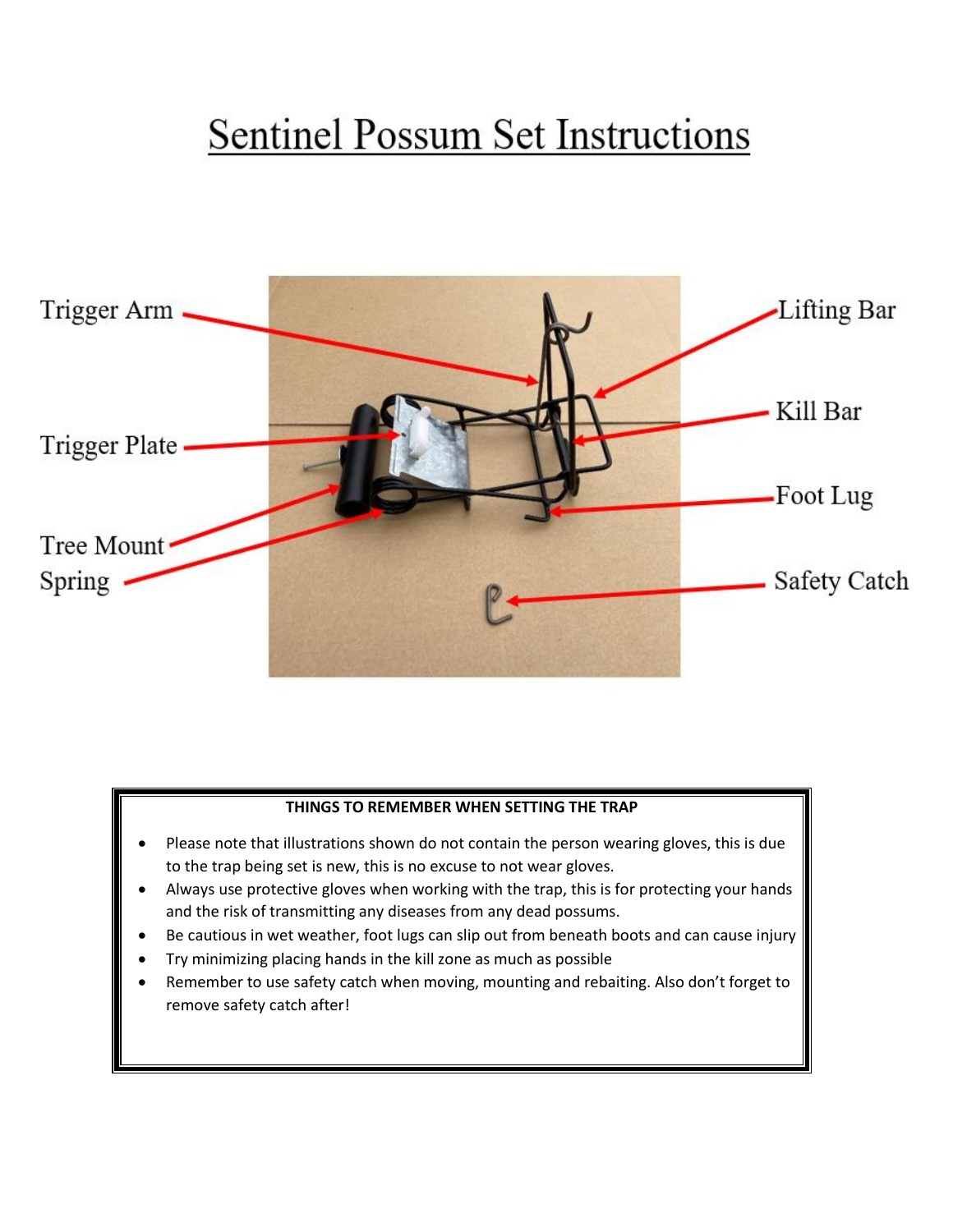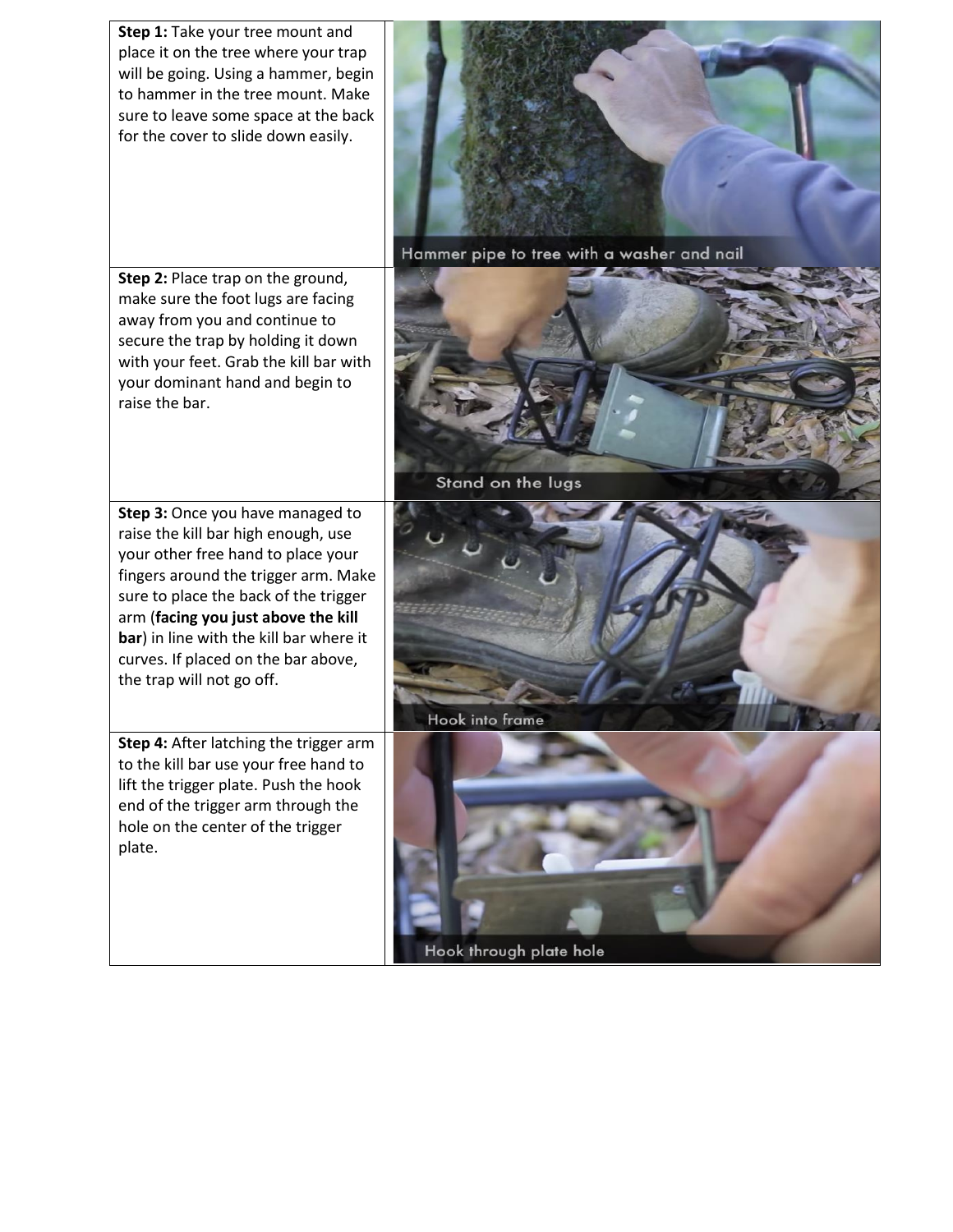**Step 5:** When mounting or moving trap keep your fingers clamped to the trigger arm and plate by using your thumb and forefinger to keep the trap in place and prevent it from going off.

**Step 6:** Now, use a free hand to take your safety clip and latch it onto your kill bar. The safety clip (**This can be added before step 1 and can be portable or permanently crimped to the trap**) Make sure that the safety clip will sit right next to the trigger arm when set. Place the safety clip on the kill bar with the curved end, once connected you can remove fingers from trigger plate and trigger.



## **MOUNTING THE COVER**

**Step 2:** Once your sentinel has been successfully mounted to your tree, place the cover behind the pipe with the nail lining up directly in the middle. Once on you can adjust the gap if necessary, to fit the cover on correctly.

**Step 3:** Fold sides down according to fold lines, slot the side of the cover down onto the foot lugs. Lastly, remember to ensure that you have disengaged the safety clip.